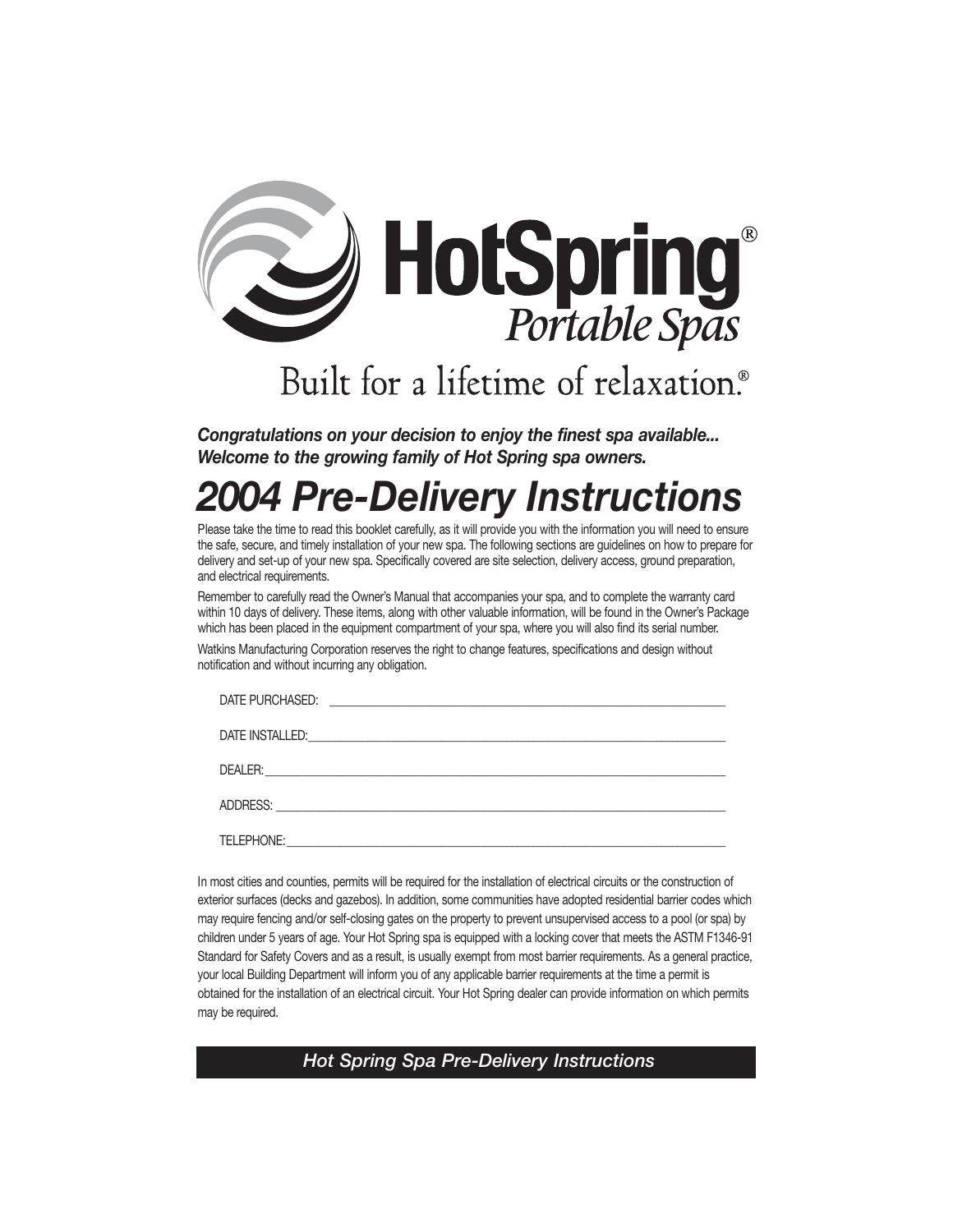## *Site Selection and Preparation*

IMPORTANT: Site selection and preparation are your responsibility. Carefully read these instructions and consult your authorized Hot Spring® dealer if you have any questions.

You probably have a spot picked out for your new spa, whether it's indoors or outdoors, on a patio or on a deck. Just make sure you check the following:

- Always put your spa on a structurally sound, level surface. A filled spa can weigh a great deal. Make certain that the location you choose can support the weight of your filled spa.
- Don't forget to level your spa before filling it. (See Spa Leveling Instructions included in Owner's Manual.)
- Locate your equipment compartment, which houses all of the electrical components, in a place where water will drain away from it. Allowing water into the equipment compartment can damage the electronics, or may result in tripping your house's circuit breaker.
- Leave yourself easy access to the circuit breakers in the subpanel (230 volt models), or to the interrupter switch on the end of the power cord (115 volt models).
- Never let water get into the subpanel (230 volt models), into the interrupter switch (115 volt models), or into the electrical outlet that your spa is plugged into. Your 115 volt Hot Spring spa will come with a protective box designed to keep out rain and water from sprinkler systems. Your 230 volt spa's subpanel is raintight when installed correctly with the door closed.
- Leave access to the equipment compartment for periodic spa care and maintenance.

## *OUTDOOR AND PATIO INSTALLATION*

No matter where you install your new spa, it's important that you have a solid foundation to support it. Structural damage to the spa resulting from incorrect installation or placement on an inadequate foundation is not covered under the spa's limited warranty.

If you install the spa outdoors, a reinforced concrete pad at least four inches thick is required for the Vista® and Grandee® spas, and recommended for the Envoy™, Vanguard®, Sovereign®, Prodigy® and Jetsetter® spas. The reinforcing rod or mesh in the pad should be attached to a bond wire (see your Owner's Manual). All Hot Spring spas may be installed onto a deck, provided that the load capacity of the deck is greater than the dead weight of the spa (see Deck Installation).

If you place the spa on the ground, even temporarily, place stepping stones under the leveling areas (see Spa Leveling Instructions in your Owner's Manual). The stones should be at least two inches thick and twelve inches square. Even with stones in place, the spa will inevitably settle and become unlevel. Plus, a spa surrounded by dirt or grass will soon be filled with dirt or grass from users' feet; therefore, it is important to get it onto a solid foundation as soon as possible.

## *DECK INSTALLATION*

To be certain your deck can support your spa, you must know the deck's maximum load capacity. Consult a qualified building contractor or structural engineer before you place the spa on an elevated deck or indoors. To find the weight of your spa, its contents and occupants, refer to the Spa Specification chart. This weight per square foot must not exceed the structure's rated capacity, or serious structural damage could result.

## *INDOOR INSTALLATION*

Be aware of some special requirements if you place your spa indoors. Water will accumulate around the spa, so flooring materials must provide a good grip when wet. Proper drainage is essential to prevent a build-up of water around the spa. When building a new room for the spa, it is recommended that a floor drain be installed. The humidity will naturally increase with the spa installed. Water may get into woodwork and produce dryrot, mildew, or other problems. Check for airborne moisture's effects on exposed wood, paper, etc. in the room. To minimize these effects, it is best to provide plenty of ventilation to the spa area. An architect can help to determine if more ventilation must be installed.

Your Hot Spring dealer can help you with local information such as zoning regulations and building codes.

*x Page x x Pre-Delivery Instructions Page 2*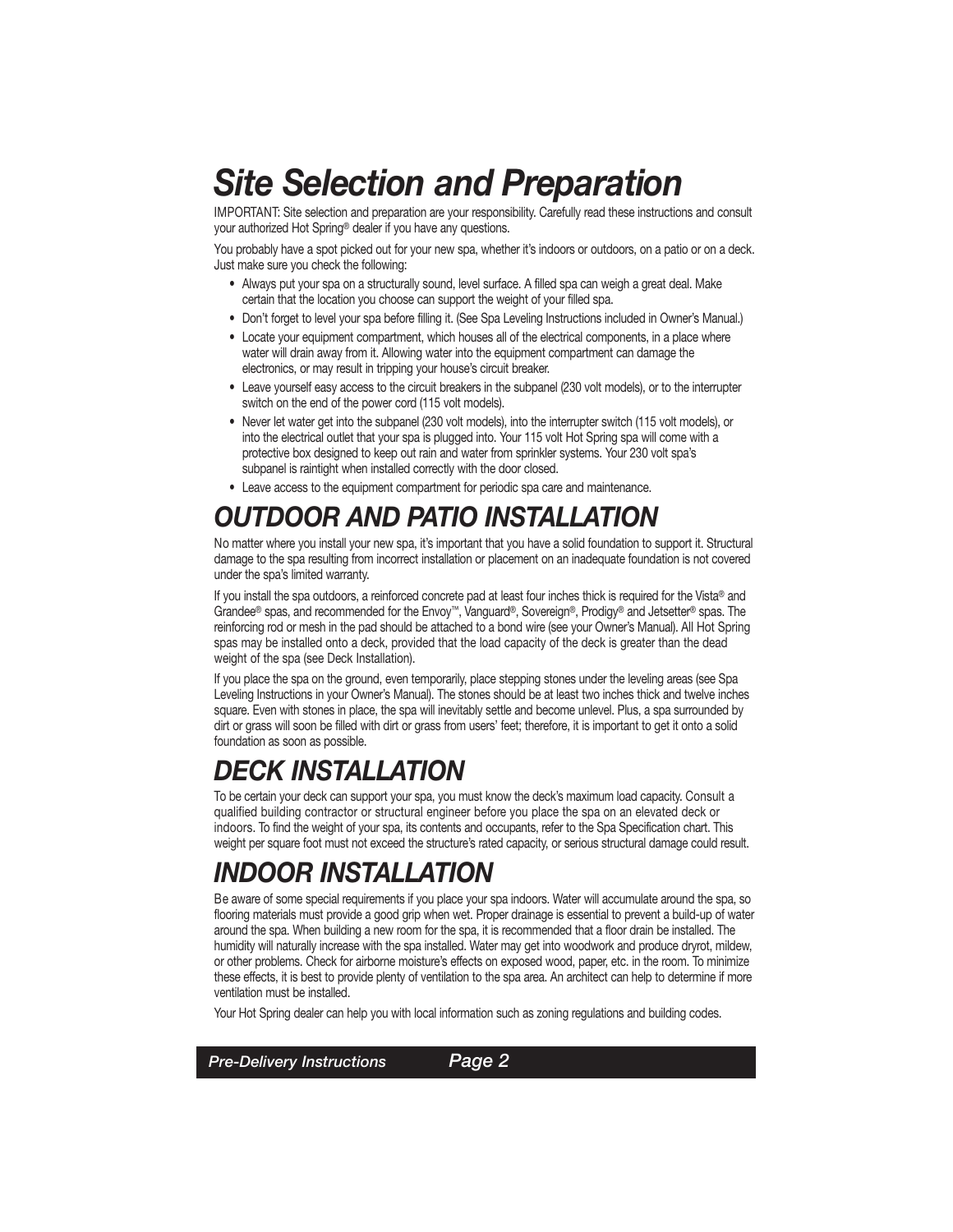### *DELIVERY ACCESS*

First, locate the dimensions of your spa on the following chart. The dimensions shown are the measurements of the spa in the vertical position, laid on its side.

Next, contact your dealer to find the height and width added by the delivery cart which the dealer will use to deliver your new spa. Use the height of the cart plus the dimension shown as H to determine the vertical clearance required to pass the spa and cart. Use the width of the cart, or dimension W, whichever is greater, to determine the maximum width of clearance necessary.

NOTE: It may be necessary to allow for additional over-head clearance if the spa will be rolled up or down an incline or moved up or down a short flight of stairs.



Use the information below to determine the requirements for access to your desired location.

| <b>Model</b>                    | Width W | Length L | Height H |
|---------------------------------|---------|----------|----------|
| Vista <sup>®</sup> (SS)         | 38"     | 8'4"     | 7'7''    |
| Grandee <sup>®</sup> (G)        | 38"     | 8'4"     | 7'7''    |
| Envoy™ (KK)                     | 36"     | 7' 9"    | 7' 5"    |
| Vanguard <sup>®</sup> (V)       | 36"     | 7'3''    | 7'3''    |
| Sovereign <sup>®</sup> (I & II) | 33"     | 7' 9"    | 6' 8''   |
| Prodigy <sup>®</sup> (H)        | 33"     | 7'3''    | 6'2"     |
| Jetsetter <sup>®</sup> (J)      | 29"     | 6'10"    | 5'2"     |

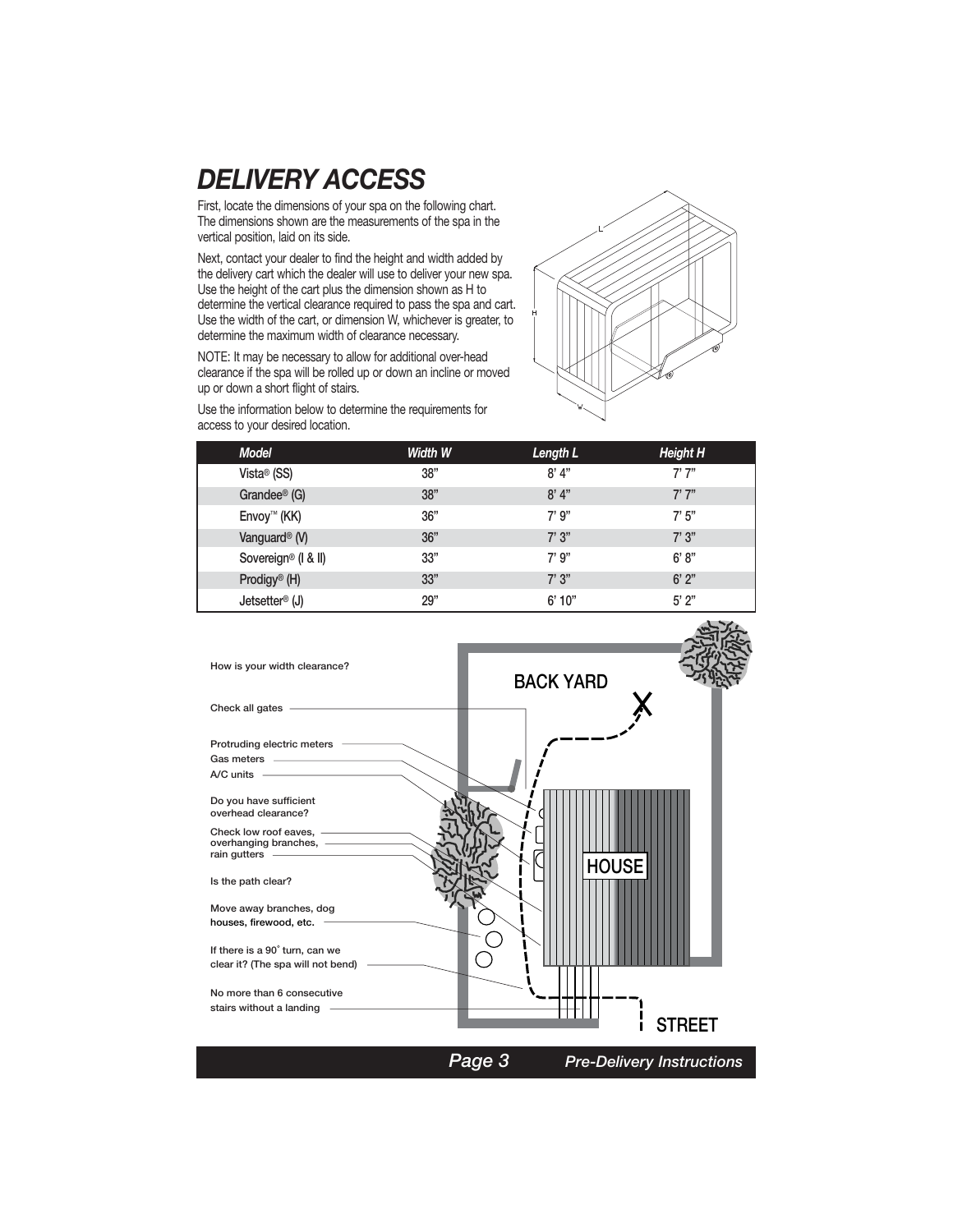It may be necessary to remove a gate, part of a fence, or other movable obstructions in order to roll the spa to its installation site. About ten percent of the time, a crane is the only way to install the spa by lifting it to its final destination.

If the spa has to be taken off of the cart to go over a wall (either because the entry area is too narrow, the eaves are too low, the corner is too tight, or the stairway is too steep), a crane will be required. Don't be alarmed!

The crane has a truck-mounted boom which can fit right in your driveway. It is run by a licensed and insured operator. For a charge, the crane operator will lift your spa over walls, buildings, or any other obstruction and place it as close to the installation site as possible. The Hot Spring® spa delivery personnel will supervise the crane delivery and complete the spa installation. Crane delivery typically takes an average of 30 minutes to complete.

NOTE: If your spa delivery requires the use of a crane, you may be required to pay for its services at the completion of the delivery.

## *GROUND PREPARATION*

Your Hot Spring spa has been engineered to perform on all kinds of common yard surfaces. While a concrete slab is best for long-term use\*, other foundations are acceptable so long as a level base is prepared prior to delivery. Three foundation base pictures, shown at right, represent examples of alternatives to a concrete slab for spas installed without gazebos or other accessories.

\*NOTE: A reinforced concrete pad at least four inches thick or a deck that is able to withstand more than 115 lbs. per square foot is required for the Vista® and Grandee® spas , and recommended for the Envoy™, Vanguard®, Sovereign®, Prodigy® and Jetsetter® spas.

#### *INSTALLATION NOTES:*

- If stepping stones or railroad ties are selected for the spa foundation, they should be placed at the designated leveling areas of your spa to maintain even distribution of the spa weight.
- It is important to note that soft surfaces, even when stepping stones are used to distribute the weight of the spa as evenly as possible, will still have a tendency to settle unevenly, resulting in an unlevel spa.
- Remember, placing the spa on grass or dirt may increase the amount of debris which is inadvertently brought into the spa water on the user's feet.

If you are purchasing a deck package or a gazebo with your spa, a solid foundation becomes mandatory. Placing them on any surface other than a single level pad could create problems with their installation. Pictured at right are a few of the recommended surfaces.

As a homeowner, it is your responsibility to provide a suitable, level foundation for your spa. Keep in mind that most delivery crews are not equipped to level and prepare spa sites.

If you are interested in having a concrete slab, brick surface, or wood deck installed, your Hot Spring dealer should be able to suggest a qualified, licensed contractor.

NOTE: In order for the spa to operate properly and the internal plumbing to drain completely, you must ensure that the spa is leveled after it has been installed. The diagrams on the following pages indicate the recommended shimming points on your spa's base support system. Your Hot Spring spa delivery crew can help you perform the procedure.





*Pre-Delivery Instructions Page 4*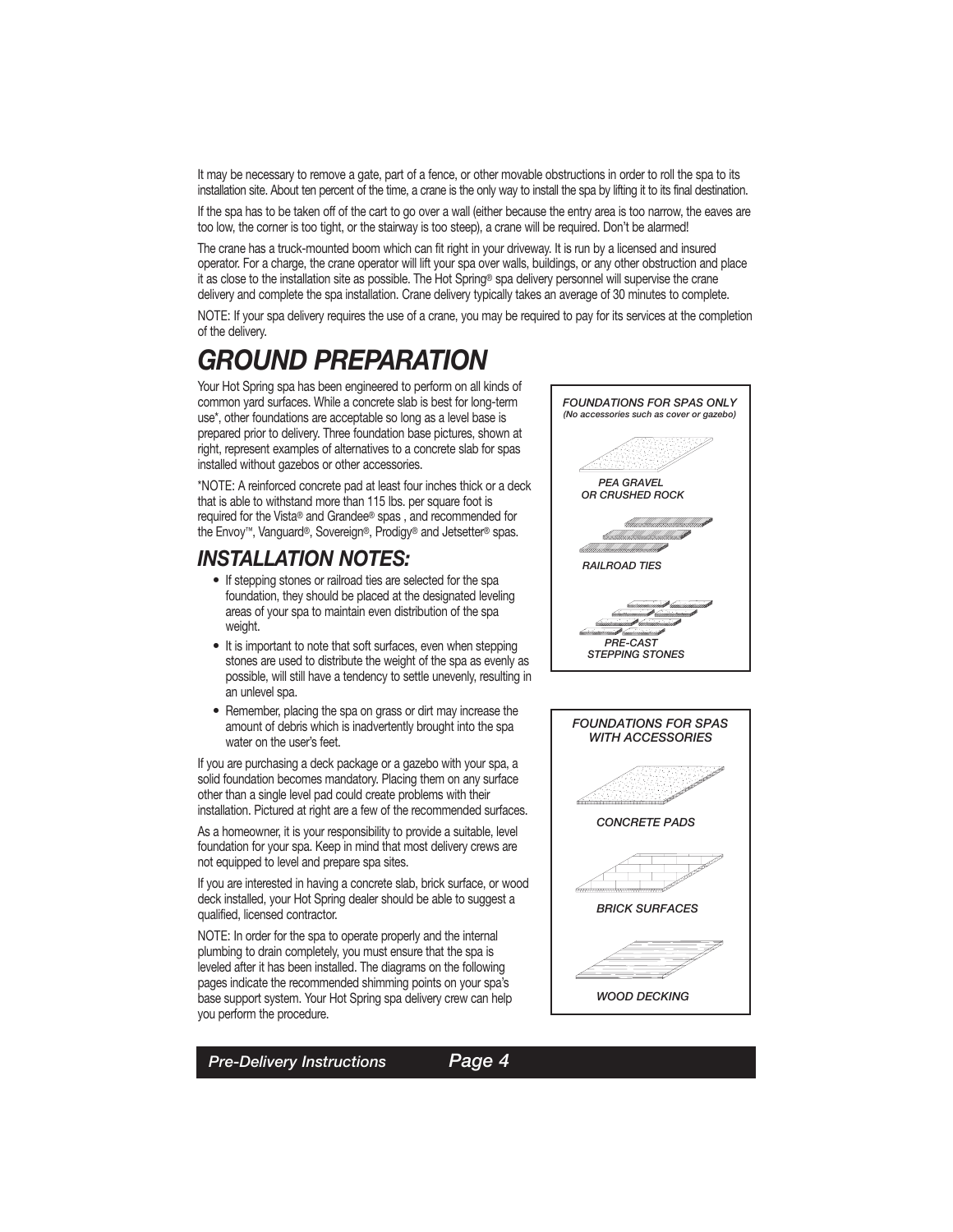

NOTE: Watkins Manufacturing Corporation requires that the Landmark be installed on a minimum 4" thick reinforced concrete pad or a deck that is able to withstand more than 115 lbs. per square foot. WARNING: The Landmark must not be shimmed in any manner.

**Page 5** *Pre-Delivery Instructions*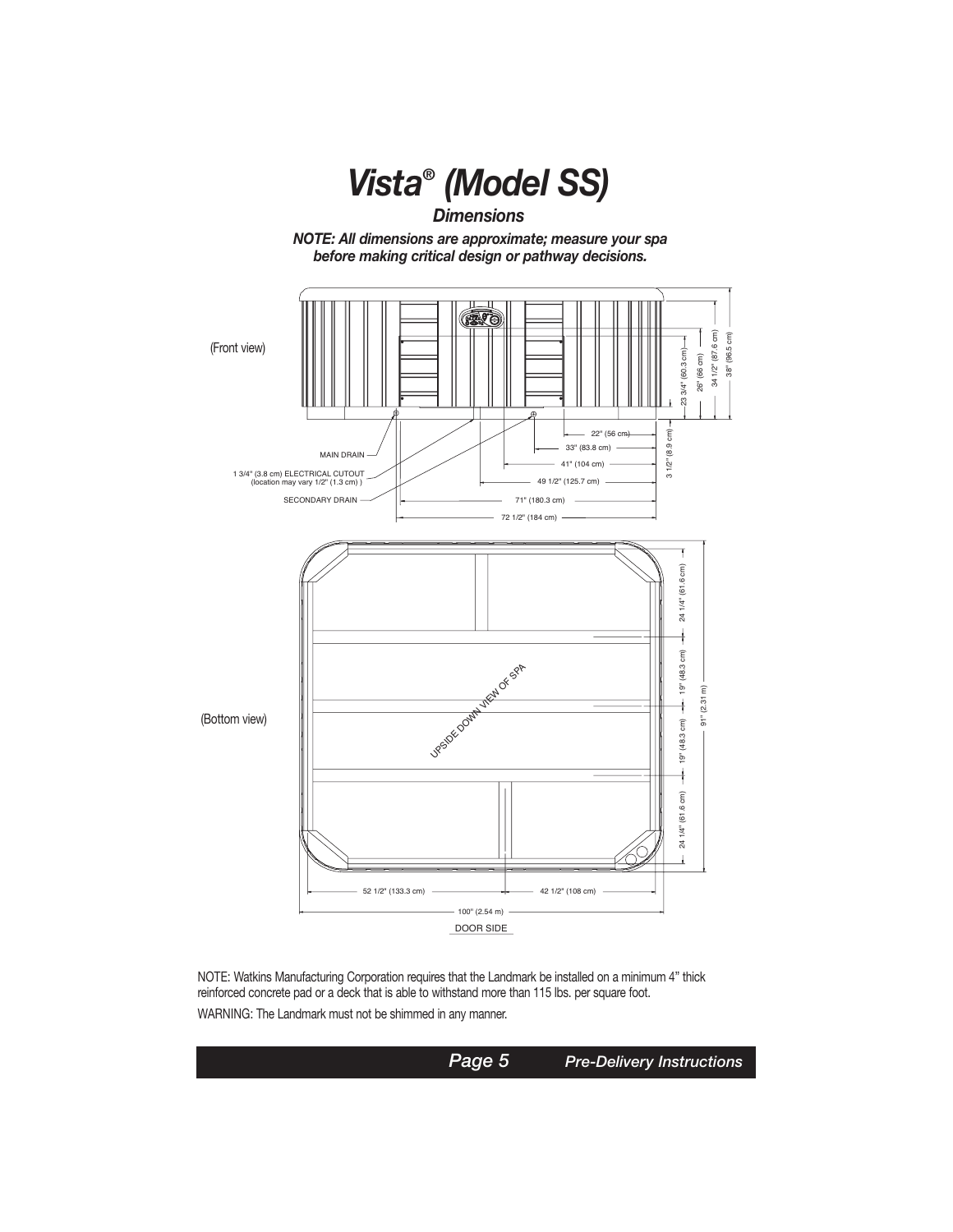

NOTE: Watkins Manufacturing Corporation requires that the Grandee be installed on a minimum 4" thick reinforced concrete pad or a deck that is able to withstand more than 115 lbs. per square foot. WARNING: The Grandee must not be shimmed in any manner.

*x Page x x Pre-Delivery Instructions Page 6*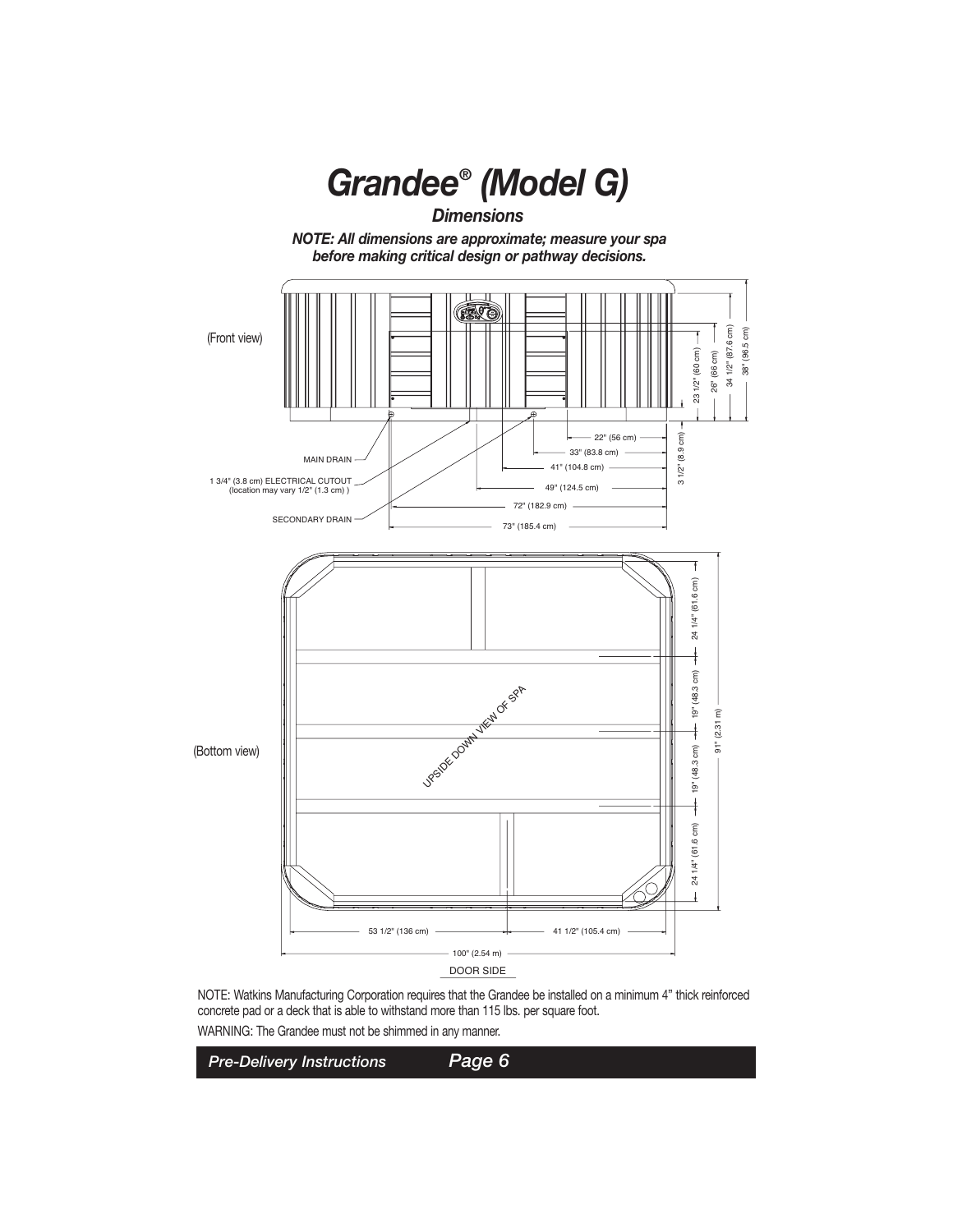

• 15 Leveling Points (place shims approx. 18" in from edge, then center middle shims).

*x Page x x Page 7 Pre-Delivery Instructions*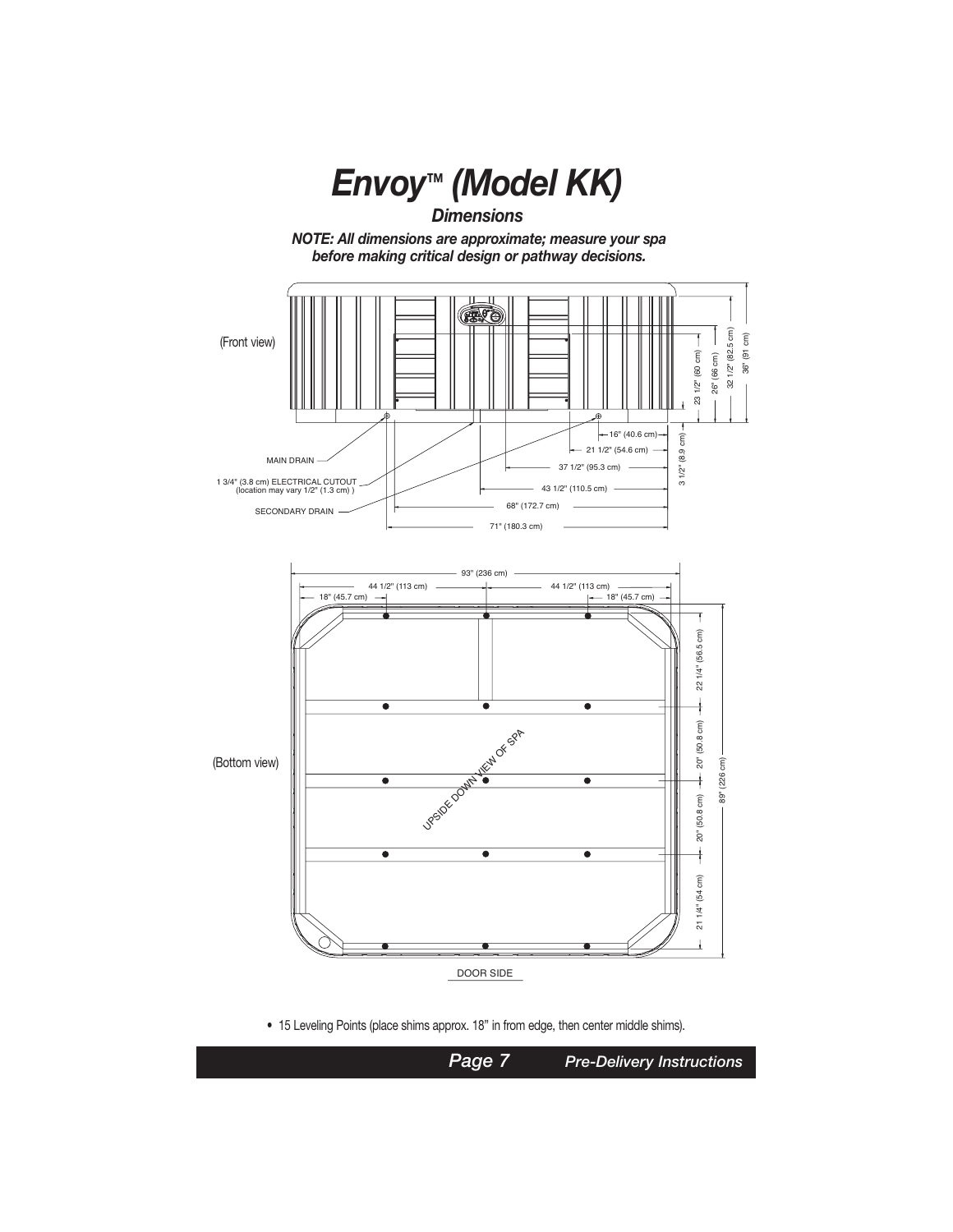

• 15 Leveling Points (place shims approx. 18" in from edge, then center middle shims)

*x Page x x Pre-Delivery Instructions Page 8*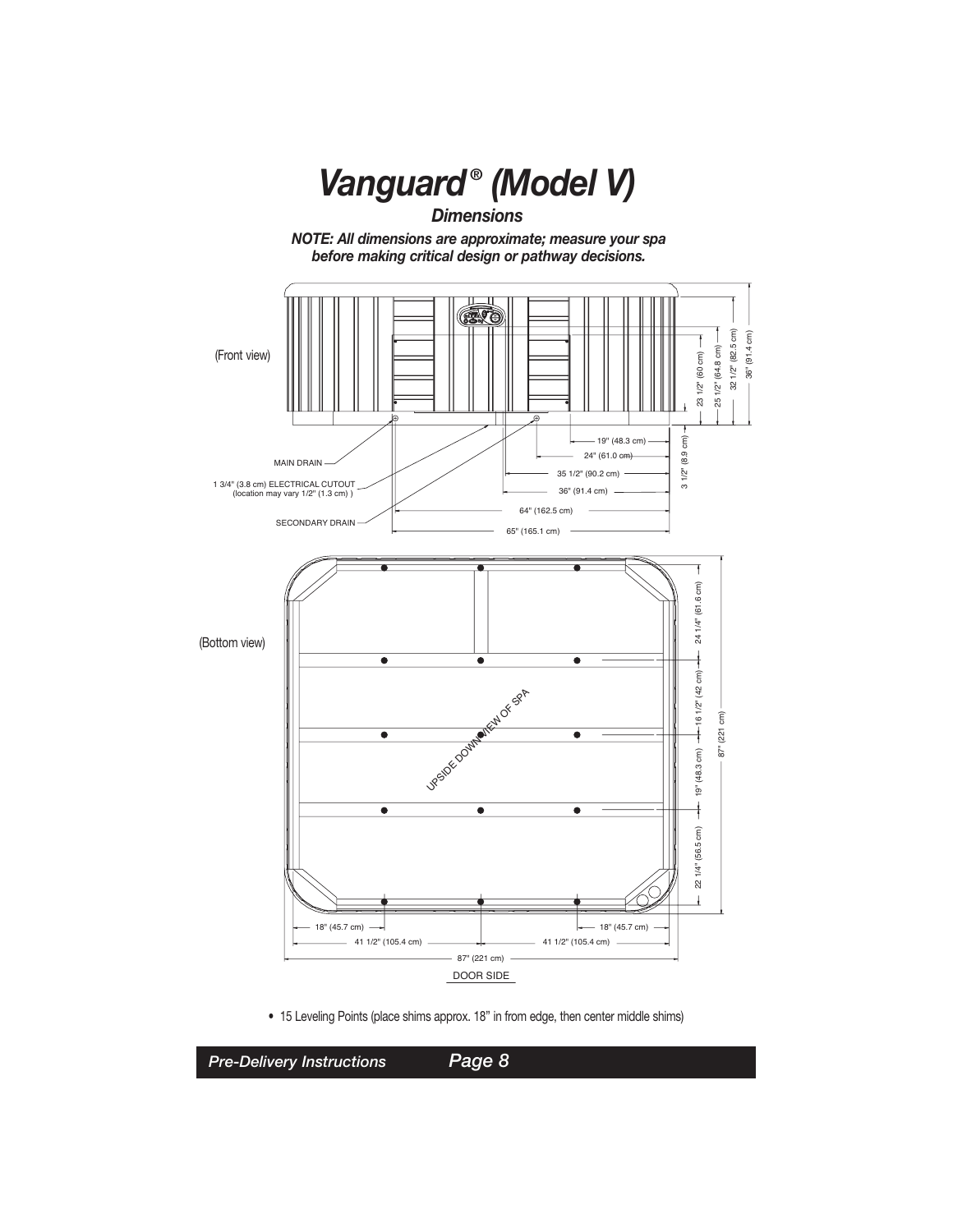

• 15 Leveling Points (place shims approx. 18" in from edge, then center middle shims).

*Page 9 Pre-Delivery Instructions*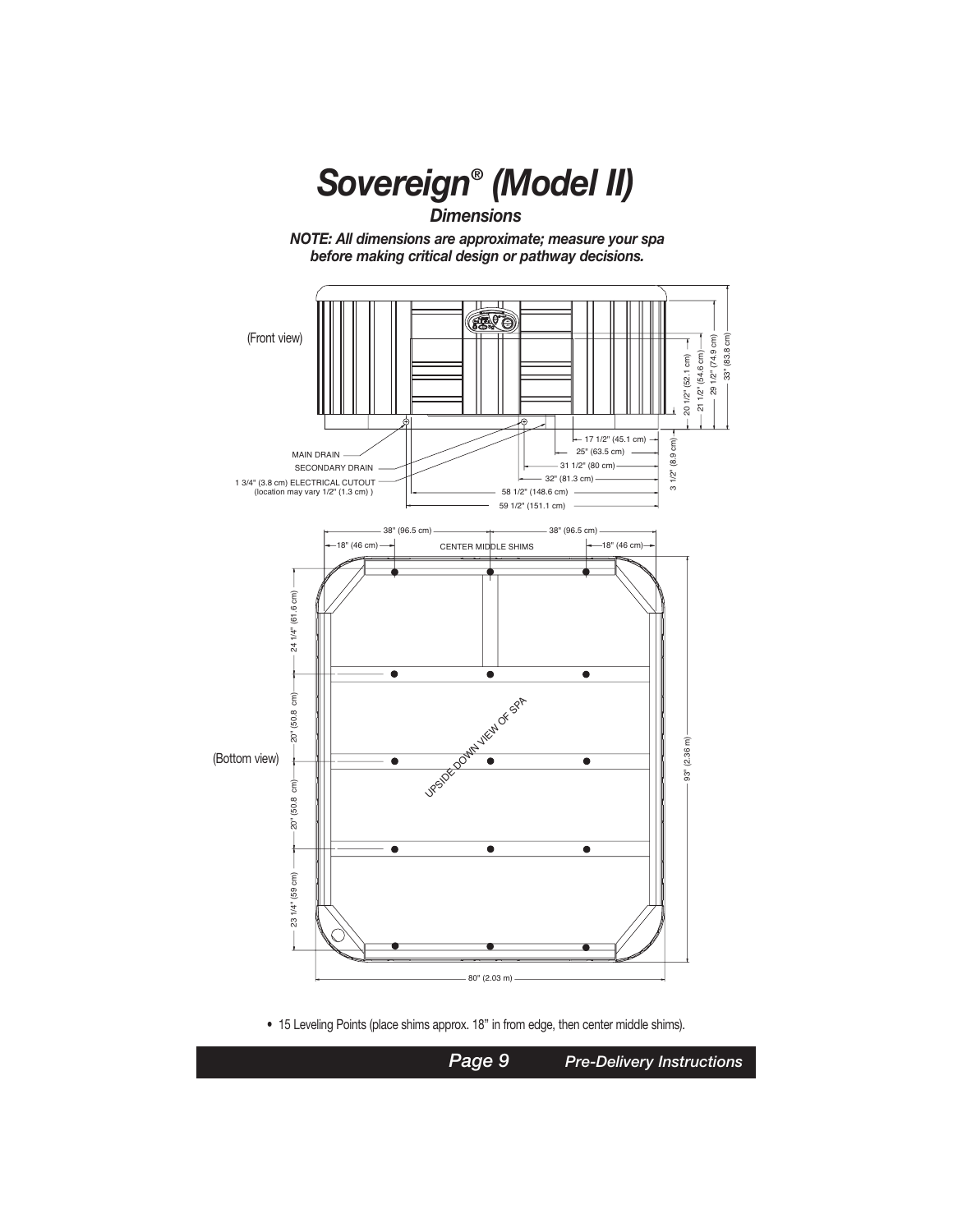

• 15 Leveling Points (place shims approx. 18" in from edge, then center middle shims).

*Pre-Delivery Instructions Page 10*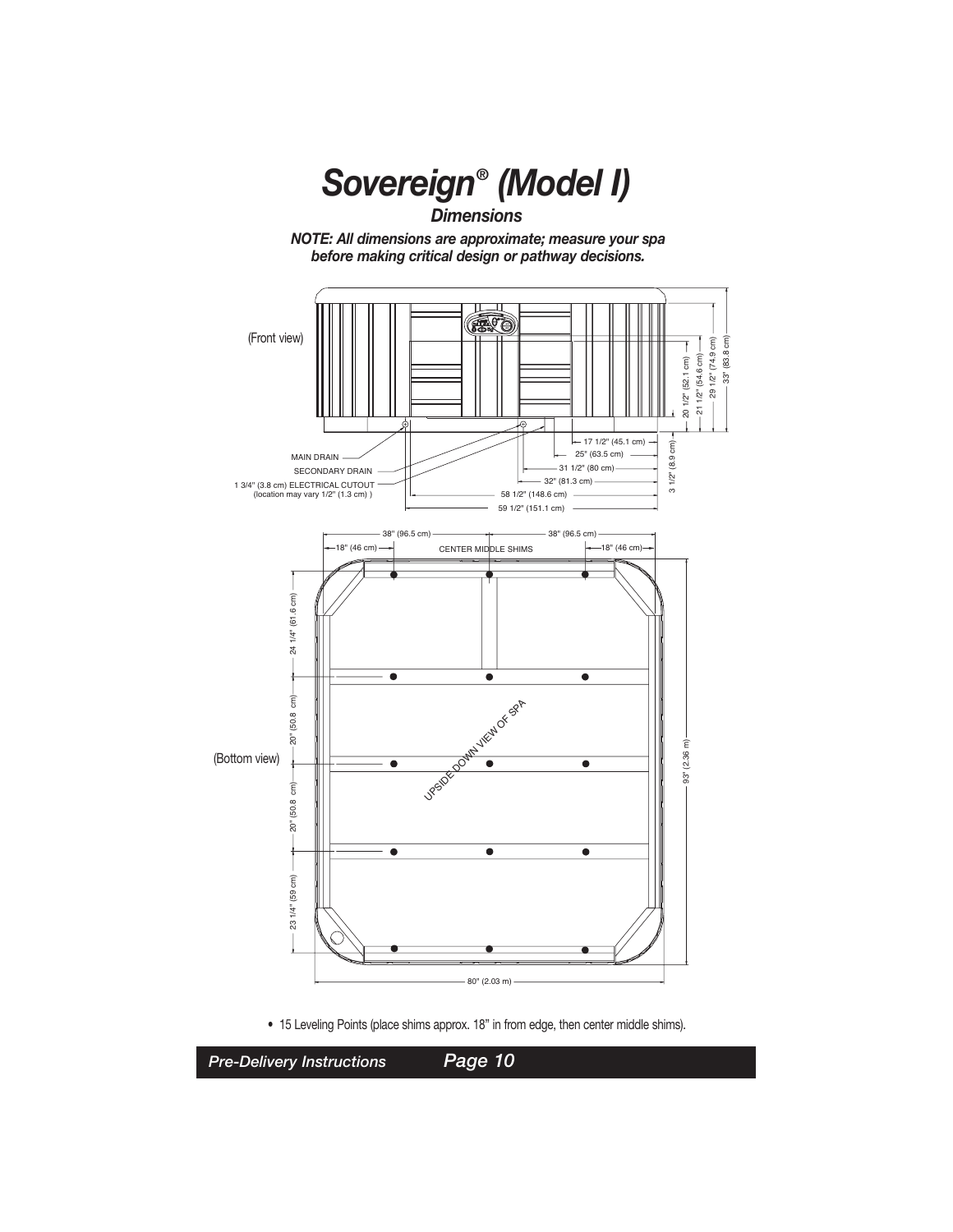

• 10 Leveling Points (place shims approx. 15" in from edge.

*x Page x x Page 11 Pre-Delivery Instructions*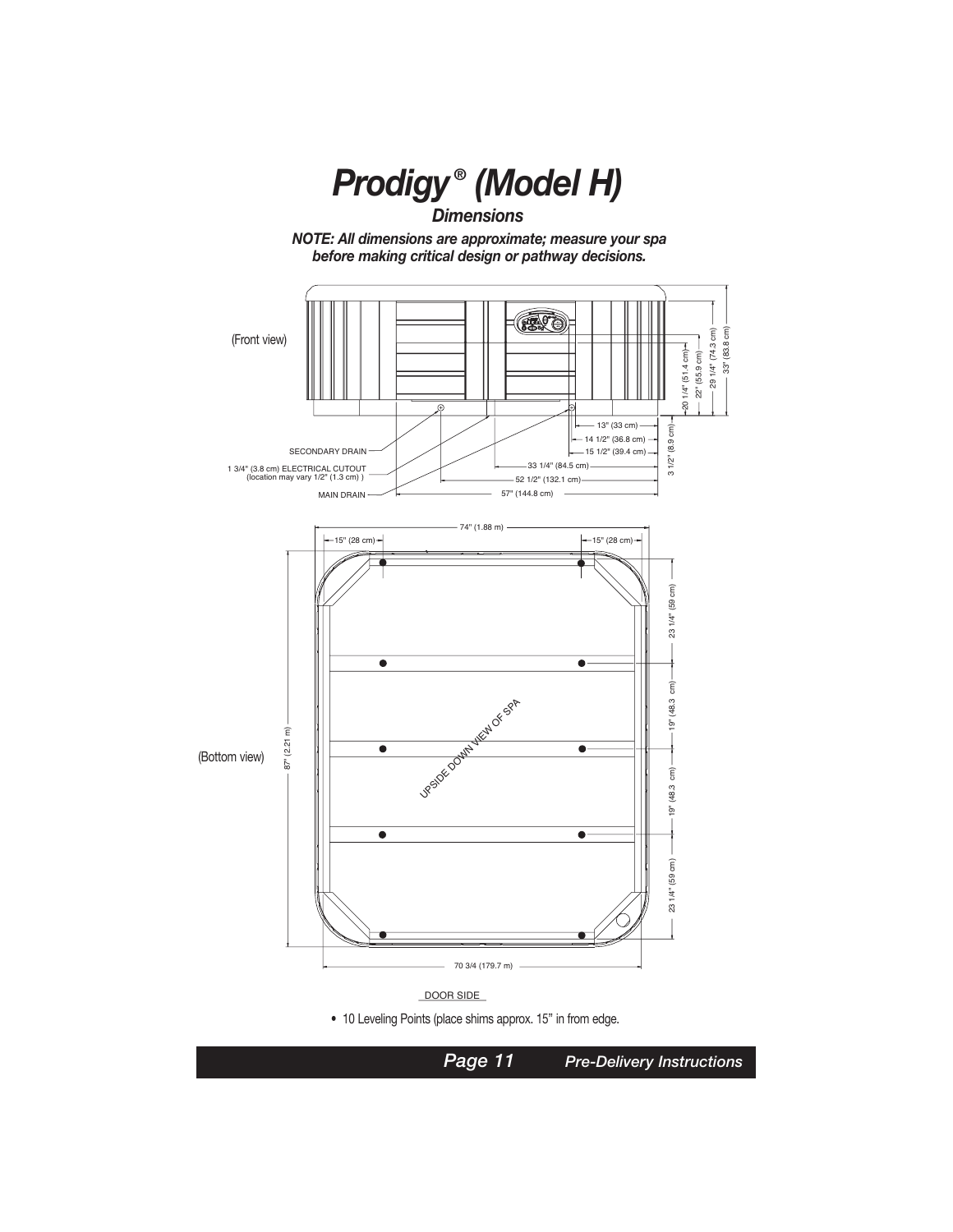

*Dimensions*

*NOTE: All dimensions are approximate; measure your spa before making critical design or pathway decisions.*





*x Page x x Pre-Delivery Instructions Page 12*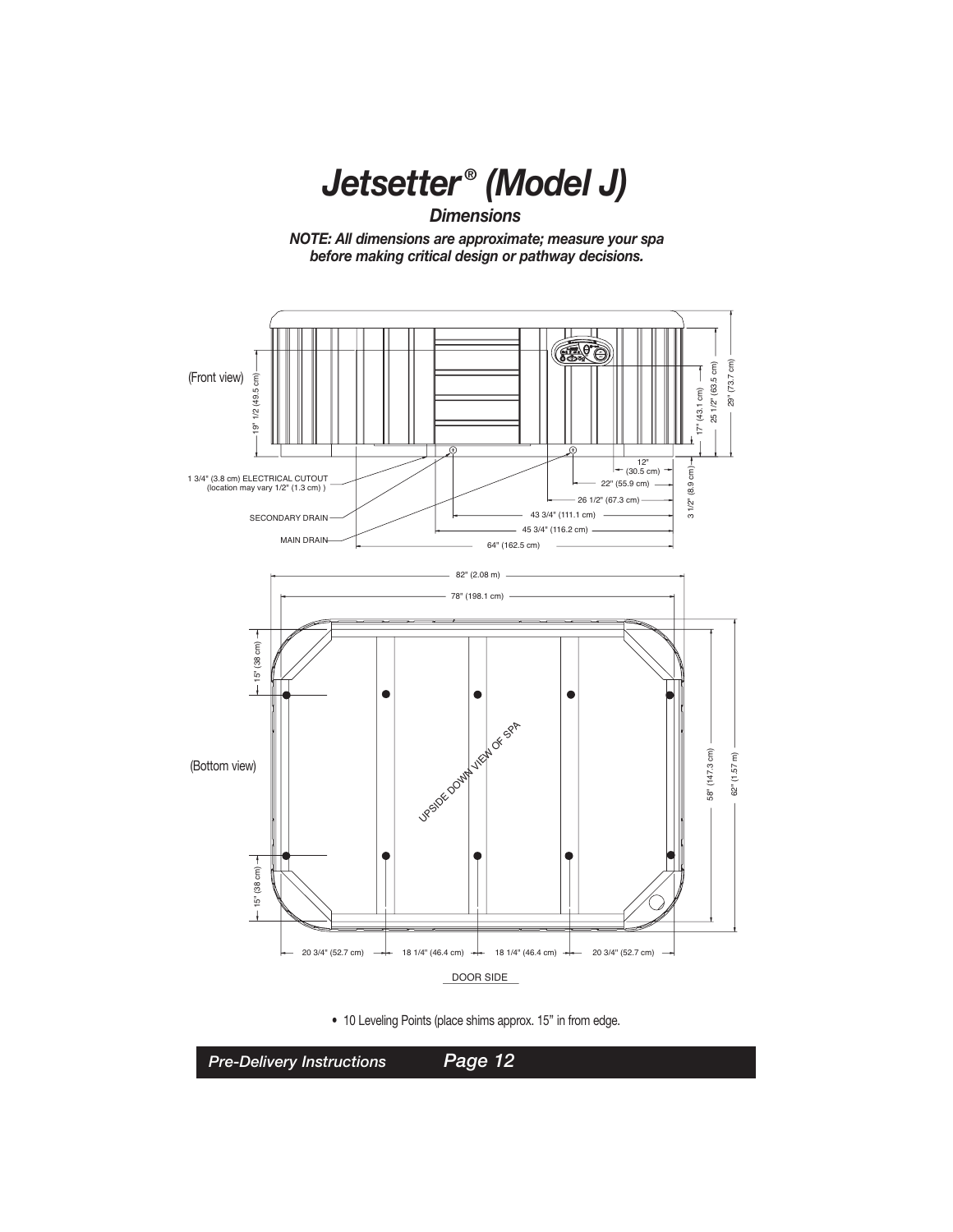### *ELECTRICAL REQUIREMENTS*

To ensure you will have an opportunity to use your spa soon after delivery, it is very important that the required electrical service has been installed. Unless otherwise stipulated by your dealer, THIS IS YOUR RESPONSIBILITY.

IMPORTANT: All electrical circuits must be installed by a qualified, licensed electrician.

Hot Spring® spas are manufactured in two different electrical versions. The Vista®, Grandee®, Envoy™, Vanguard® and Sovereign® (model II) models are available with a 230 volt continuous heating system. These spas cannot be converted to 115 volt operation.

The remaining spa models, the Sovereign (model I), Prodigy® and Jetsetter® models, are available as 115/230 volt convertible heating systems. These models come standard from the factory with 115 volt heating systems; however, with the addition of a subpanel and a control box wiring change, they can be converted to 230 volt operation. See the following sections for the electrical requirements for 115 volt operation, 230 volt operation and 230 volt converted operation.

#### *115 VOLT OPERATION REQUIREMENTS*

The 115 volt spa requires a dedicated 20 amp, 115 volt circuit. This circuit must be properly wired; that is, it must have a 20 amp GFCI breaker in the main electrical service panel, and #12 AWG wire (including ground wire) and the correct polarity throughout the circuit.

WIRE SPECIFICATION NOTE: Long electrical runs may require a larger gauge feed wire than stated. We recommend that a maximum voltage drop of 3% be used when calculating the larger wire size.

NOTE: The term "dedicated" means that only the spa operates on the circuit.

Each 115 volt model comes equipped with approximately 15 feet of usable power cord. (This is the maximum length allowed by Underwriters Laboratory.) When the spa is installed, the power cord will come out of the bottom of the equipment compartment.

In addition to the dedicated 20 amp, 115 volt GFCI protected circuit, your spa requires a 20 amp single receptacle. This receptacle, which contains an outdoor-rated, weather-resistant receptacle cover plate, will be provided to you. The single receptacle and cover plate should be installed by your electrician prior to the delivery of your spa.

For your safety, when your electrician is installing the electrical outlet, it should be no closer than five (5) feet and no farther than ten (10) feet from the spa. (Reference National Electric Code 680-6a(1) and 680-41a.)

WARNINGS: Do not connect your spa to an extension cord!

The 115 volt GFCI switch and the receptacle must be protected from weather and landscape sprinklers–they should never get wet.

NOTE: If you require the services of a licensed electrician, your Hot Spring® Dealer should be able to suggest one for you.

Your Hot Spring spa has been carefully engineered to provide maximum safety against electric shock. Remember, connecting the spa to an improperly wired circuit will negate many of its safety features.





| Page 13 | <b>Pre-Delivery Instructions</b> |
|---------|----------------------------------|
|---------|----------------------------------|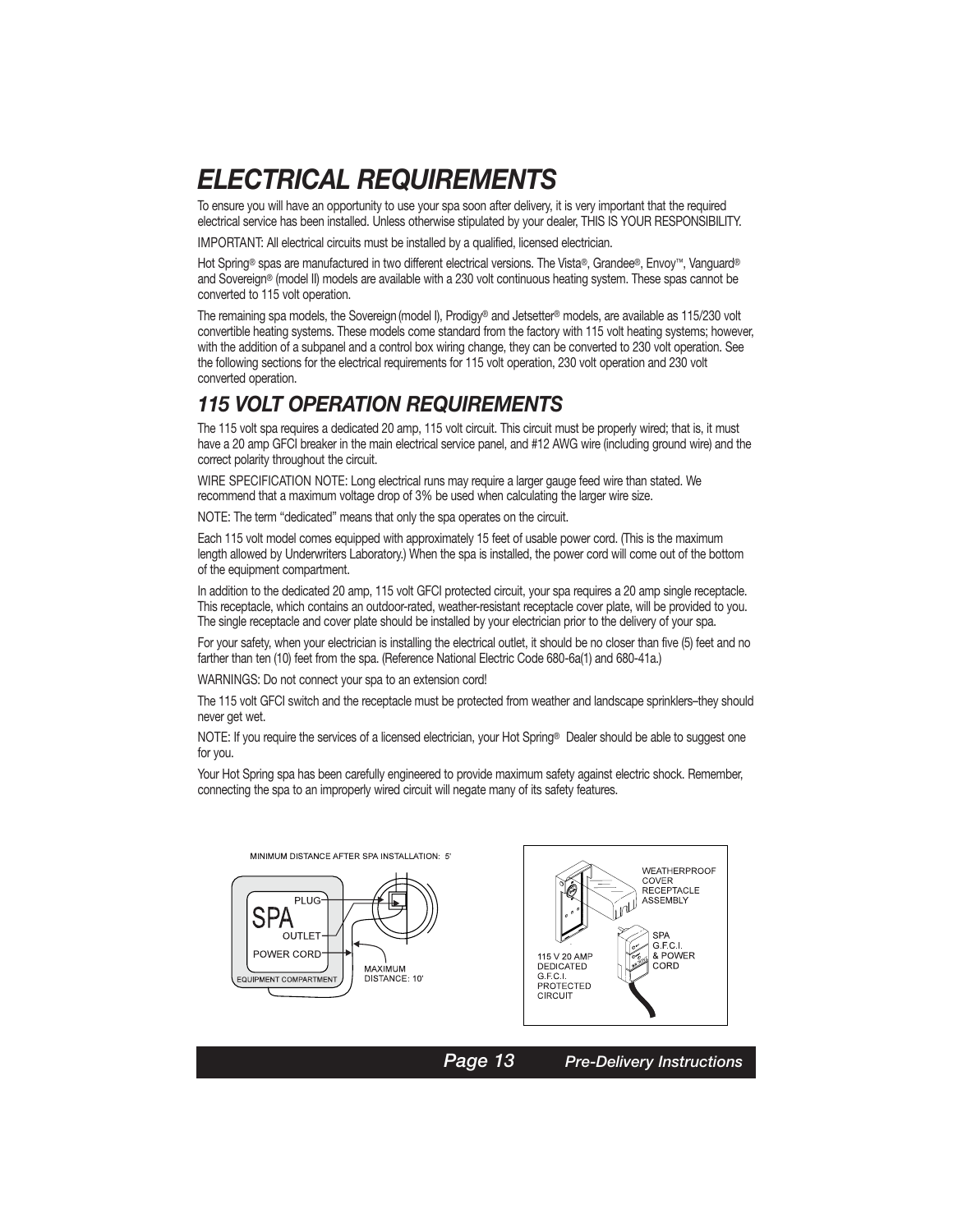### *230 VOLT OPERATION REQUIREMENTS*

All models require a 50 amp, single phase, 230 volt circuit breaker in the main electrical service panel.

All 230 volt Hot Spring spas must be wired in accordance with applicable local and national electrical codes, all electrical work must be done by a licensed electrician.

NOTE: Watkins Manufacturing Corporation REQUIRES THE USE OF A SUBPANEL TO SUPPLY POWER AND PROTECT THE SPA. On the Vista®, Grandee®, Envoy™, Vanguard® and Sovereign® (model II) models, the subpanel containing GFCI breakers is included with the spa. On the 230 volt Sovereign (model I), Prodigy® and Jetsetter® models, the subpanel containing GFCI breakers must be purchased separately and can be purchased from your Hot Spring dealer.

A licensed electrician should install a four-wire electrical service (two line voltages, one neutral, one ground) from the main electrical service panel to the subpanel, and from the sub-panel to the spa per the appropriate wiring diagram as illustrated below.

The grounding conductor must be at least #10 AWG. Your electrician should mount the subpanel in the vicinity of the spa but it should not be closer than five (5) feet from the spa water edge (NEC 680-38 to 41-A-3).

INSTALLATION NOTE: After the spa has been installed by the dealer's delivery crew, your electrician can connect the conduit from the subpanel to the spa's IQ 2020® Control Box and then complete the wiring connections in the control box.

IMPORTANT NOTE: Three different wiring diagrams are shown: one for Grandee, Vanguard and Sovereign (model II) models, one for Vista and Envoy models and one for Sovereign, Prodigy and Jetsetter models. Always follow the wiring diagram for your specific model.

NOTE: Complete step-by-step Installation and Wiring Instructions for all 230 volt Hot Spring models are included in the Owner's Manual and with each sub-panel, which can be obtained from your dealer.

WARNING: Removing or bypassing the GFCI breakers in the subpanel at any time will result in an unsafe spa and will void the warranty.

WIRE SPECIFICATION NOTE: Long electrical runs may require a larger gauge feed wire than stated. We recommend that a maximum voltage drop of 3% be used when calculating the larger wire size.

Refer to the Wiring Diagrams to the right for the electrical requirements of the 230 volt models.

When connecting the supply conduit to the bottom of the IQ2020 box, use a 3/4" liquid-tight flex conduit fitting.



*x Page x x Pre-Delivery Instructions Page 14*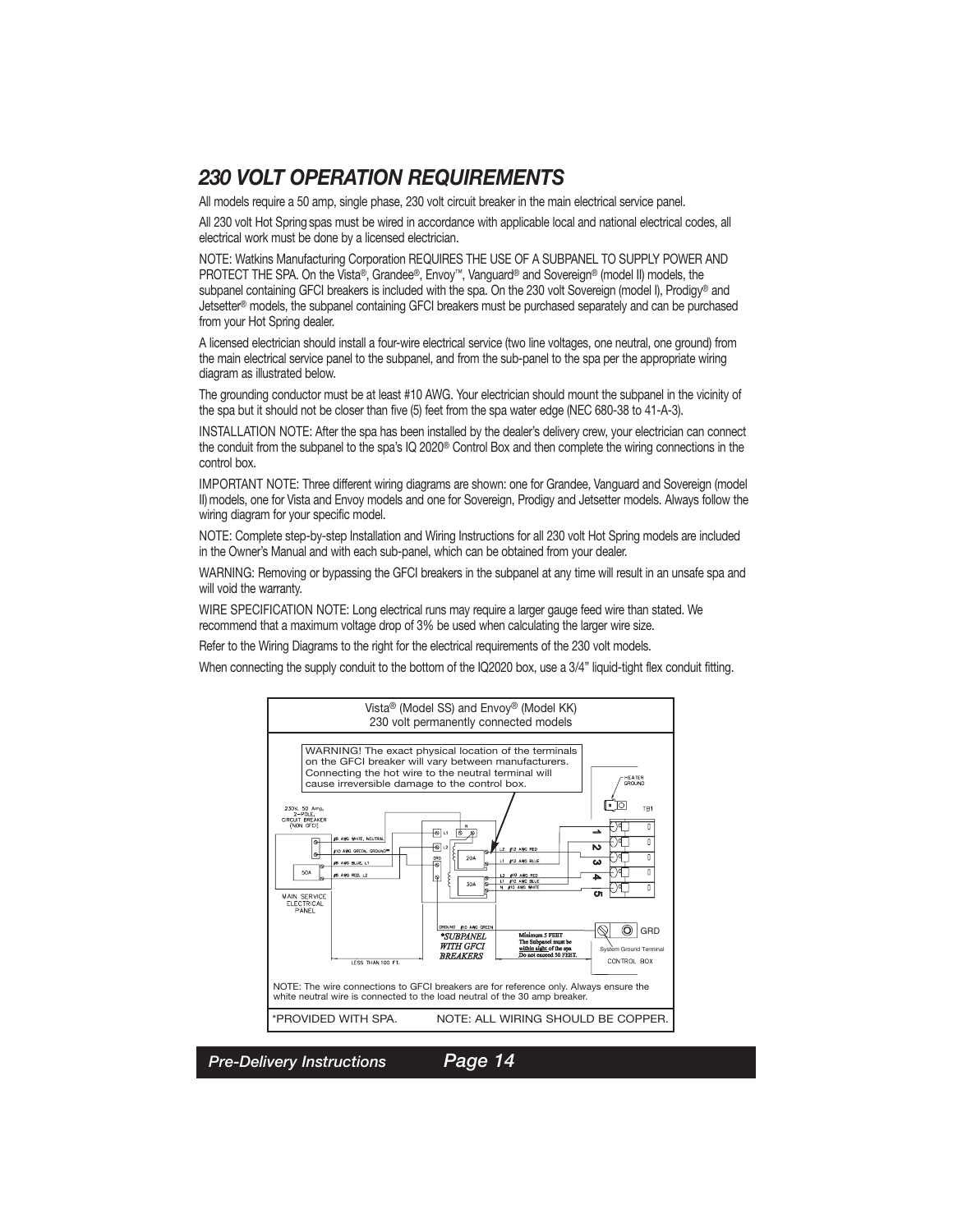



*x Page x x Page 15 Pre-Delivery Instructions*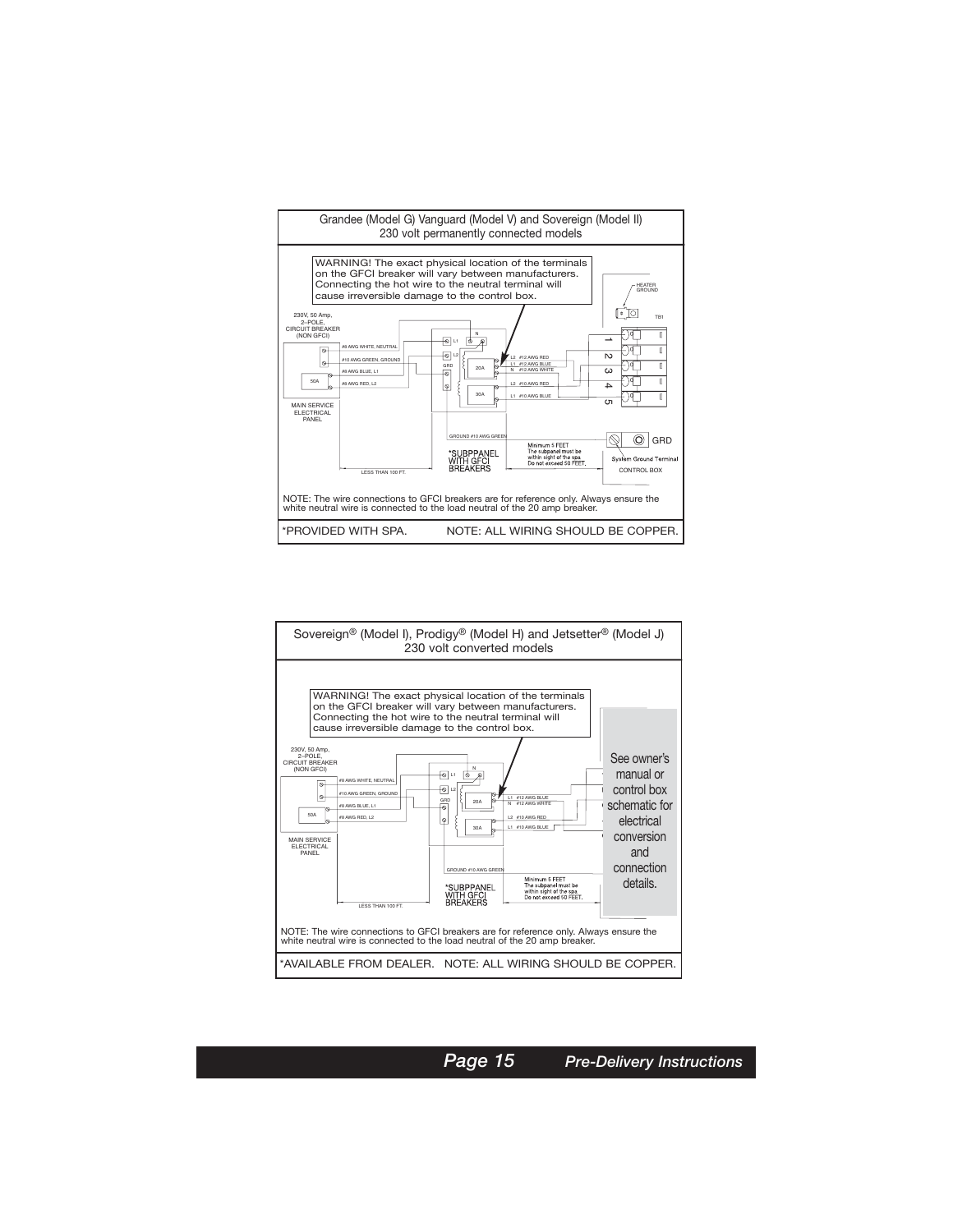# *Spa Specifications*

| I Filled Magistral<br>- Electrical I.<br>I Deadlessing<br><b>ISSUARY AND READ AND READ SERVER</b><br><b>Property Repair</b><br><b>Free</b> distance<br><b>I fite</b> area<br>- (Negro) |                                                        |                         |                       |                             |                                   |                             |                               |                                   |                                                                                                                                    |
|----------------------------------------------------------------------------------------------------------------------------------------------------------------------------------------|--------------------------------------------------------|-------------------------|-----------------------|-----------------------------|-----------------------------------|-----------------------------|-------------------------------|-----------------------------------|------------------------------------------------------------------------------------------------------------------------------------|
| Vista <sup>®</sup><br>(Model SS)                                                                                                                                                       | 7'7''<br>x<br>8'4''<br>2.31 <sub>m</sub><br>X<br>2.54m | 38"<br>.97 m            | 325<br>square<br>feet | 4,000                       | gallons<br>1,893<br>litres        | lbs.<br>457<br>kg.          | 6,059<br>lbs.<br>2.748<br>kg. | 115<br>lbs. per<br>square<br>foot | 230 volt, 50 amp<br>Single phase GFCI<br>protected circuit                                                                         |
| Grandee <sup>®</sup><br>(Model G)                                                                                                                                                      | 7'7''<br>x<br>8'4''<br>2.31 <sub>m</sub><br>x<br>2.54m | 38"<br>.97 m            | 150<br>square<br>feet | 6,000                       | 500<br>gallons<br>1,893<br>litres | 1,008<br>lbs.<br>457<br>kg. | 6.233<br>lbs.<br>2.827<br>kg. | 115<br>lbs. per<br>square<br>foot | 230 volt, 50 amp<br>Single phase GFCI<br>protected circuit                                                                         |
| Envoy <sup>™</sup><br>(Model KK)                                                                                                                                                       | 7'9''<br>x<br>7'5''<br>2.36m<br>X<br>2.26m             | 36"<br>.91 <sub>m</sub> | 325<br>square<br>feet | 4,000                       | 450<br>qallons<br>1,703<br>litres | 875<br>lbs.<br>397<br>kg.   | 5,350<br>lbs.<br>2.427<br>kq. | 110<br>lbs. per<br>square<br>foot | 230 volt, 50 amp<br>Single phase GFCI<br>protected circuit                                                                         |
| Vanguard®<br>(Model V)                                                                                                                                                                 | 7'3''<br>X<br>7'3''<br>2.20m<br>X<br>2.20m             | 36"<br>.91 m            | 120<br>square<br>feet | 6,000                       | 400<br>qallons<br>1,514<br>litres | 789<br>lbs.<br>358<br>kg.   | 5.039<br>lbs.<br>2,286<br>kg. | 110<br>lbs. per<br>square<br>foot | 230 volt, 50 amp<br>Single phase GFCI<br>protected circuit                                                                         |
| Sovereign®<br>(Model II)                                                                                                                                                               | 6'8''<br>х<br>7'9''<br>2.03 <sub>m</sub><br>x<br>2.36m | 33"<br>.84 m            | 120<br>square<br>feet | 6,000                       | 355<br>gallons<br>1,344<br>litres | 713<br>lbs.<br>322<br>kg.   | 4,603<br>lbs.<br>2,088<br>kg. | 105<br>lbs. per<br>square<br>foot | 230 volt, 50 amp<br>Single phase GFCI<br>protected circuit                                                                         |
| Sovereign<br>(Model I)                                                                                                                                                                 | 6'8''<br>x<br>7'9"<br>2.03 <sub>m</sub><br>x<br>2.36m  | 33"<br>.84 m            | 90<br>square<br>feet  | 1,500<br>or<br>6,000        | 355<br>gallons<br>1,344<br>litres | 713<br>lbs.<br>322<br>kg.   | 4,603<br>lbs.<br>2.088<br>kg. | 105<br>lbs. per<br>square<br>foot | 115 volt, 20 amp<br>Dedicated GFCI<br>protected circuit<br>or<br>230 volt, 50 amp<br>Single phase GFCI<br>protected circuit        |
| Prodigy <sup>®</sup><br>(Model H)                                                                                                                                                      | 6'2''<br>x<br>7'3''<br>1.88m<br>X<br>2.21 <sub>m</sub> | 33"<br>.84 m            | 90<br>square<br>feet  | 1,500<br><b>or</b><br>6,000 | 325<br>gallons<br>1,230<br>litres | 613<br>lbs.<br>278<br>kg.   | 4.088<br>lbs.<br>1.854<br>kg. | 105<br>lbs. per<br>square<br>foot | 115 volt, 20 amp<br><b>Dedicated GFCI</b><br>protected circuit<br>or<br>230 volt, 50 amp<br>Single phase GFCI<br>protected circuit |
| Jetsetter $^\circledast$<br>(Model J)                                                                                                                                                  | 5'2''<br>X<br>6'10"<br>1.57m<br>X<br>2.08m             | 29"<br>.74 m            | 90<br>square<br>feet  | 1,500<br><b>or</b><br>6,000 | 215<br>qallons<br>814 litres      | 420<br>Lbs.<br>190<br>kg.   | 2.665<br>lbs.<br>1.209<br>kg. | 90<br>lbs. per<br>square<br>foot  | 115 volt, 20 amp<br>Dedicated GFCI<br>protected circuit<br>or<br>230 volt, 50 amp<br>Single phase GFCI<br>protected circuit        |

CAUTION: Watkins Manufacturing Corporation suggests a structural engineer or contractor be consulted before the spa is placed on an elevated deck.

\* NOTE: The "Filled weight" and "Dead weight" of the spa includes the weight of the occupants (assuming an average occupant weight of 175 lbs).

*x Page x x Pre-Delivery Instructions Page 16*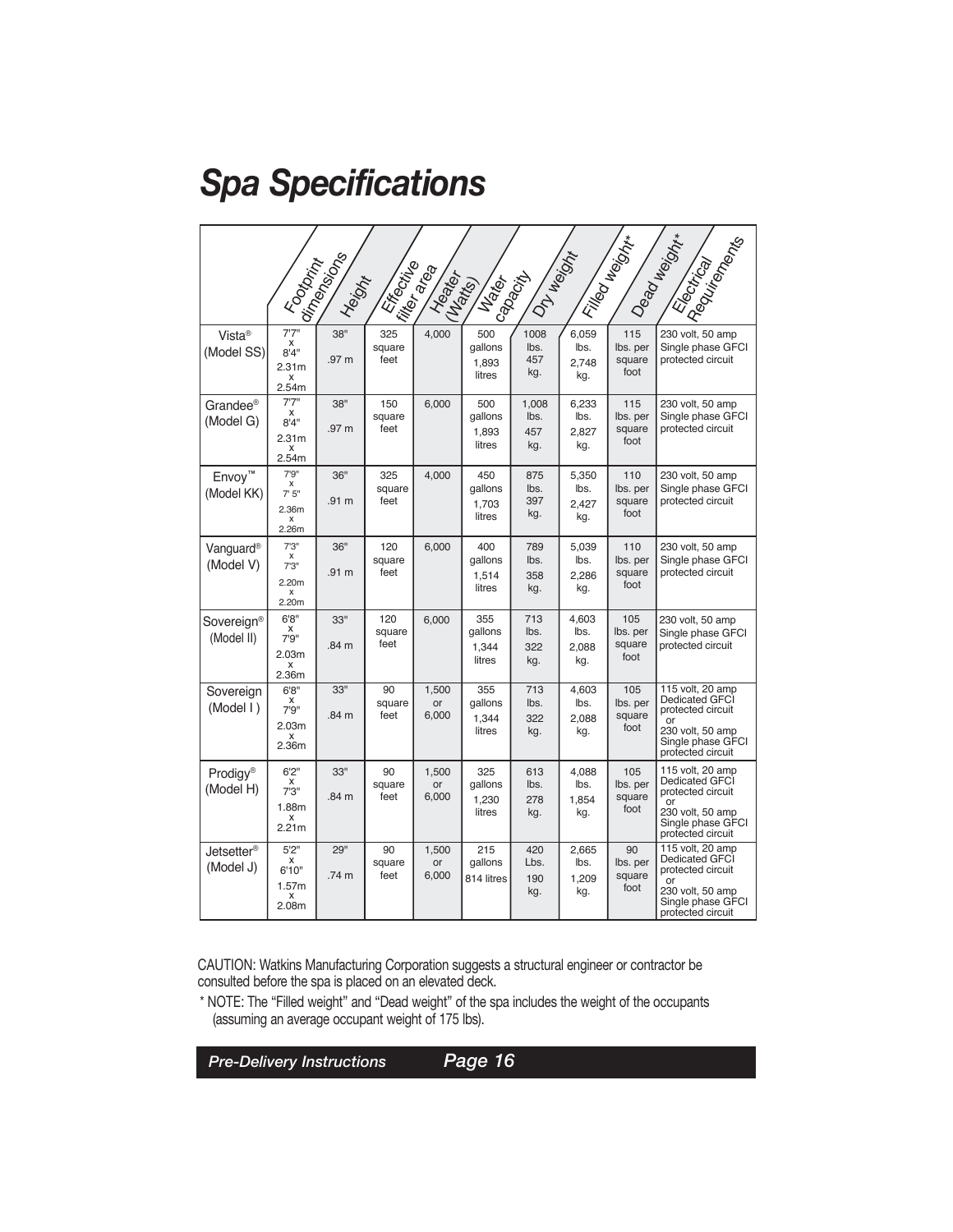#### *ADDITIONAL PRODUCTS AVAILABLE FROM YOUR HOT SPRING® SPA DEALER*

- EverFresh® water care system
- FreshWater® III high output ozone purification system
- Hot Spring MPS chlorine-free oxidizer
- MPS test strips
- FreshWater® Stain and Scale Defense
- FreshWater Spa Shine
- FreshWater Instant Filter Cleaner
- FreshWater Filter Cleaner
- FreshWater Ph-Alkalinity Down
- FreshWater Ph-Alkalinity Up
- FreshWater Concentrated Chlorinating Granules
- FreshWater Defoamer
- FreshWater Calcium Hardness Increaser
- FreshWater 4-way test strips
- Hot Spring Cover Shield™
- Retractable cover system with clearance requirements
	- Cover Cradle® 24" Clearance required
	- Cover Cradle II 24" Clearance required
	- UpRite® 7" Clearance required
	- GlideRite® 14" Clearance required
	- Lift 'n Glide™ 14" Clearance required
- Vinyl covers
- Spa vacuums
- Spa steps
- Stain kits
- Spa upgrade jet kits
- Replacement filter cartridges
- Pillows

*x Page x x Page 17 Pre-Delivery Instructions*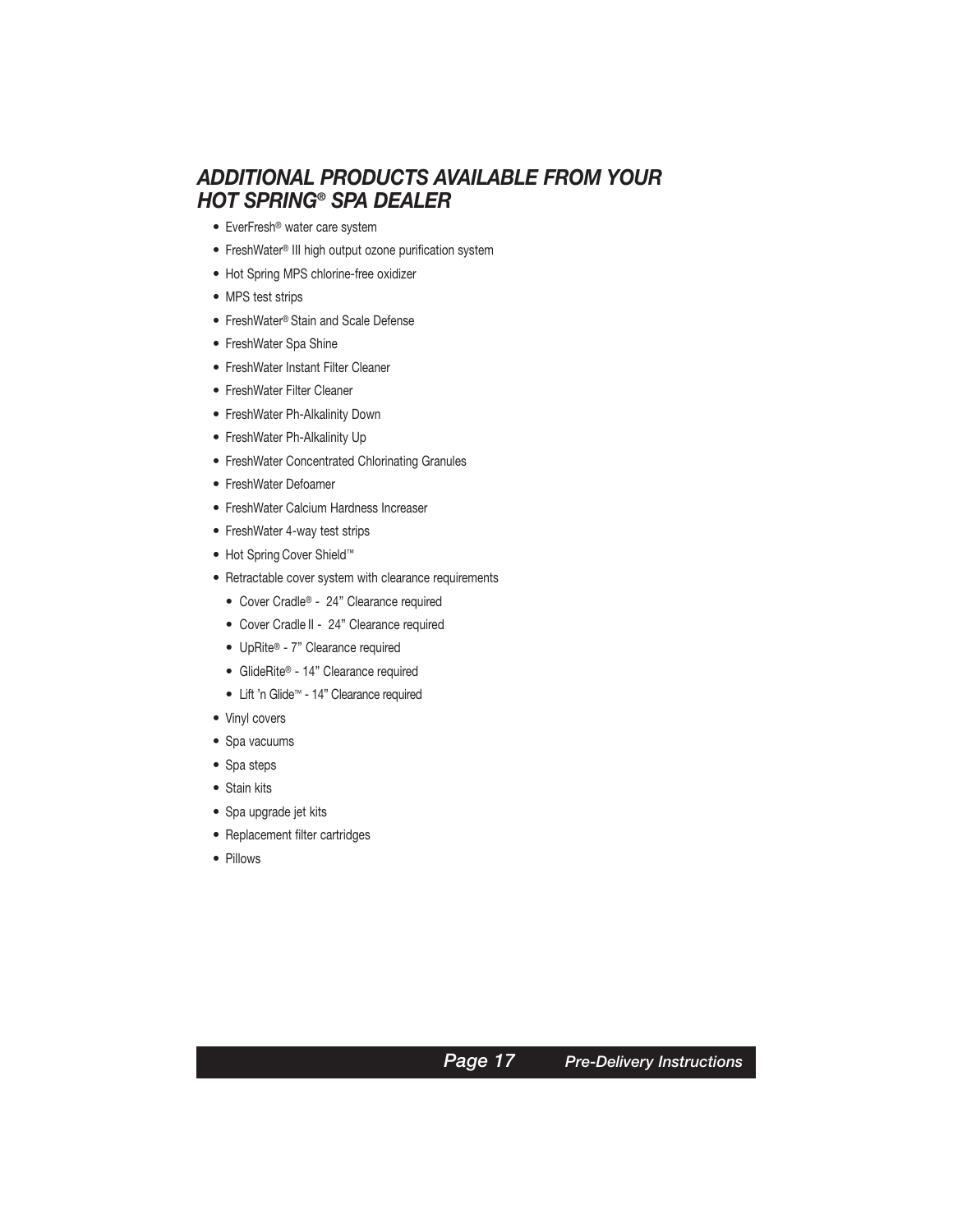### *CONTRACTOR SUGGESTIONS*

# *Electrician*

| 11.11                                   |  |
|-----------------------------------------|--|
| $\cdot$ at 10 11 $\rightarrow$<br>יטווי |  |

Name: Telephone:

#### *Masonry*

| Name:          |  |  |
|----------------|--|--|
| Telephone:     |  |  |
| Name:          |  |  |
| Telephone:     |  |  |
| <b>ieneral</b> |  |  |

### *General*

| Name:      |  |
|------------|--|
| Telephone: |  |
| Name:      |  |
| Telephone: |  |

### *SERVICES AVAILABLE FROM YOUR HOT SPRING® SPA DEALER*

| <b>Service</b>                                               |                           |                           | Cost |
|--------------------------------------------------------------|---------------------------|---------------------------|------|
| Pre-Delivery site inspection                                 |                           |                           |      |
| Deliver spa to installation site                             |                           |                           |      |
| Unwrap spa and haul away packaging material                  |                           |                           |      |
| Set up & level spa                                           |                           |                           |      |
| Fill the spa with water                                      |                           |                           |      |
| Connect the spa to its power source (115 volt models)        |                           |                           |      |
| Explain and test the spa's operation<br>• Jet system         | • Moto-Massage® jet       | • Comfort Control® system |      |
| • Set temperature control                                    | • Control panel functions |                           |      |
| Explain the safety features<br>$\bullet$ GFCI                | • Heater high limit       | Heater thermal cut-off    |      |
| General spa operation & maintenance orientation              |                           |                           |      |
| Water quality and maintenance orientation                    |                           |                           |      |
| Adjust the water's Total Alkalinity, Calcium Hardness and pH |                           |                           |      |
| Sanitize the water                                           |                           |                           |      |
| Inspect the spa cover, place on spa                          |                           |                           |      |
| Review winterizing instructions                              |                           |                           |      |
| Review Owner's Manual & Warranty Card                        |                           |                           |      |
| Follow-up call                                               |                           |                           |      |
| In-store spa water analysis                                  |                           |                           |      |
| <b>TOTAL COST</b>                                            |                           |                           |      |
|                                                              |                           |                           |      |
| <b>Pre-Delivery Instructions</b>                             | Page 18                   |                           |      |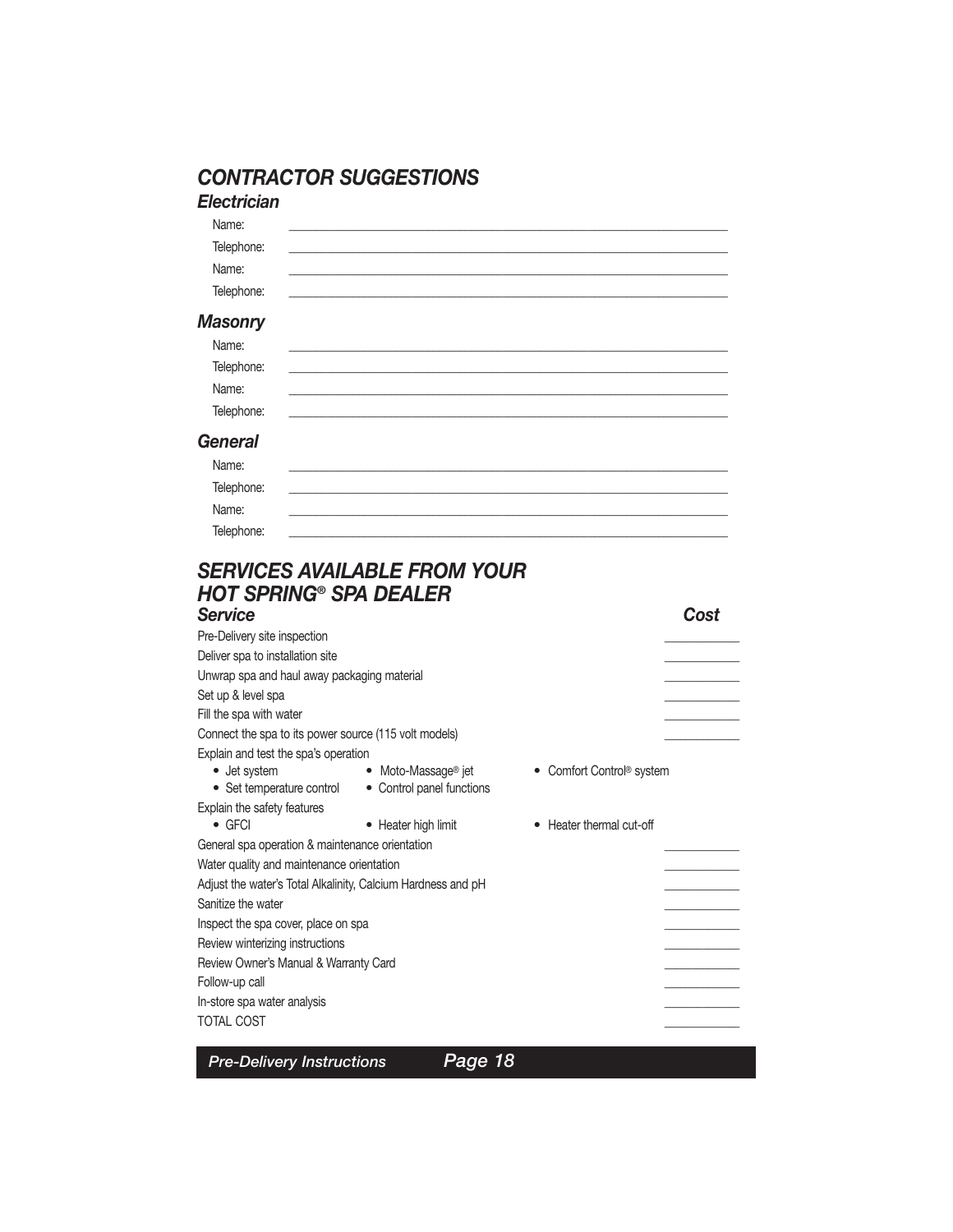### *NOTES*